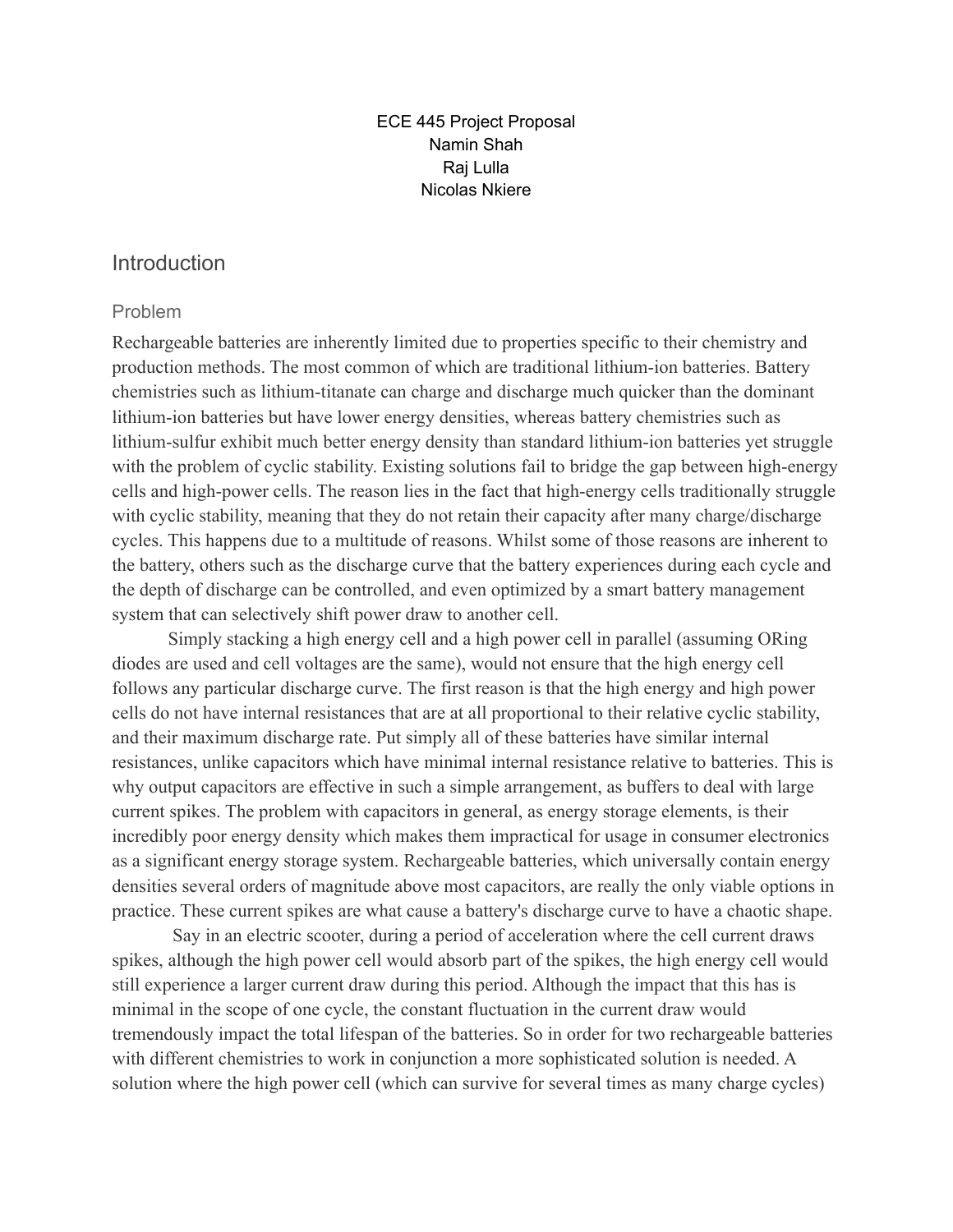can be intelligently be used as a power buffer to control the discharge curve of the high energy cell.

#### **Solution**

The solution is a 'smart' battery management system. Our goal is to construct a battery that consists of two separate energy buffers: one which consists of a high energy battery chemistry and the other which consists of a high power battery chemistry. A low-power microcontroller will manage the high side switching circuits which connect each buffer to the load and also control the duty cycle of a specially designed power converter that brings charge from the high energy buffer to the high power buffer. The microcontroller should be able to precisely control the timing and more importantly the speed at which the high energy cell charges the high power cell. This is important because we intend to develop a fairly sophisticated control algorithm to manage the discharge curve of the high-energy cell during a real-life use case in an actual electronic device. In order to do so, our smart BMS(Battery Management System) system will measure current draw, and the state of charge of each buffer at all times and evaluate the exact timings for each buffer to supply power to the load whilst simultaneously determining how quickly the high power buffer recharges. To develop this algorithm we intend to build the management system and report these three pieces of data constantly via Bluetooth serial or Wifi.

On the backend with the data recorded above, we can create the 'true' discharge curve of each cell during each cycle. With that knowledge, an algorithm can be trained to best emulate an ideal discharge curve. The ultimate goal is to get the high-energy cell to very closely follow what would be a constant discharge over time as opposed to a constantly changing curve that normally exists. To demonstrate this we intend to build a smart battery pack for an RC plane. We chose this use case as the battery size is big enough for the power usage of our digital and analog electronics to not significantly matter, yet not too big as to exceed what would be practical for a senior design project. Also, an rc plane requires large current spikes quite often, and, during regular use, is not pushed to its capacity limit with each and every cycle. This creates the perfect system to demonstrate how our smart BMS would in practice extend the usable lifespan of high-energy rechargeable batteries, as it would detect these conditions and adjust the power buffers to best ensure long-term battery health. As is such, the smart BMS would also contain a gyroscope and accelerometer to help create the switching algorithm.

The long-term goal is to create the technology that would enable high-energy batteries chemistry such as lithium-sulfur which currently struggles with cyclic stability, to be usable. However, for this project, we simply want to demonstrate that a hybrid battery system that could solve this problem, is possible. So for our particular plane battery pack, we intend to use readily available Lithium Nickel Cobalt Aluminum Oxide cells (Li-NCA) as our high energy buffer and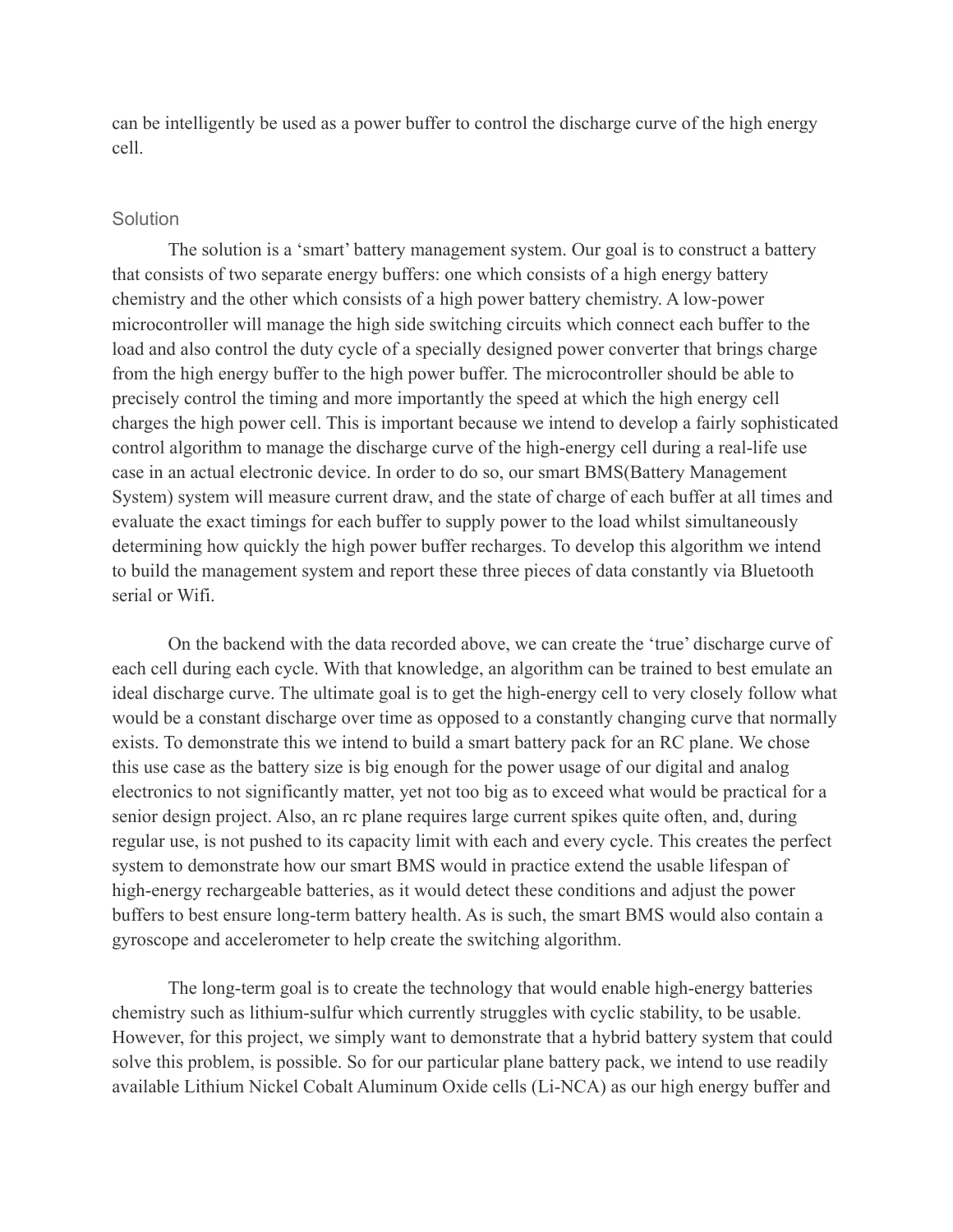lithium iron phosphate (LFP) cells for our high power buffer. Both are commercially available on Digikey and other common electronic vendors and exhibit complementary strengths and weaknesses. Even though we are utilizing off-the-shelf batteries to simply demonstrate this idea, we still intend to create a plane battery pack that matches the maximum discharge rate of any regular LFP battery system, whilst having a higher total energy density by virtue of the high energy Li-NCA battery.

Visual Aid



### High-level requirements

### We are still looking for more quantitative characteristics here!

We realize that improving the usable lifespan of high-energy batteries is somewhat arbitrary and would be hard to quantify at the end of the semester, so below are some measurable criteria of success that we will aim for.

● Successful high side switching circuits that allow the microcontroller to alternate between energy buffers that supply to the load at will.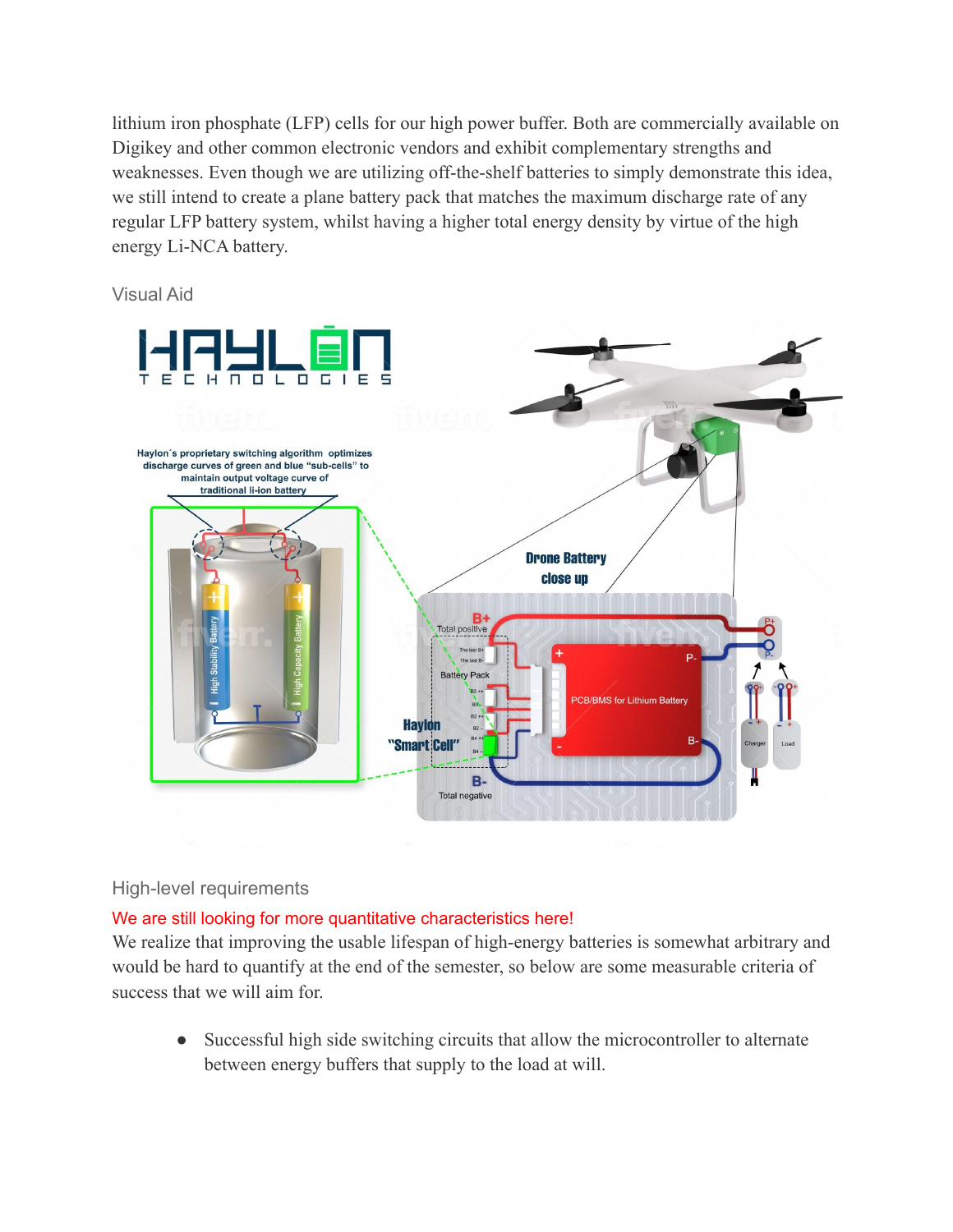- A custom charge controller that can charge the high power cell via the high energy cell during operation.
- A detailed analysis of experimental data points including but not limited to the Current draw, state of charge, and speed/direction of the plane to create an advanced switching algorithm to shape the discharge curve of the high energy cell.
- A successful version of the switching algorithm that visually improves the shape of the discharge curve of our Li-NCA cell, when compared to a control (which will be obtained by simply letting just the Li-NCA drive the plane across a regular charge cycle

# Design



All red arrows denote **POWER(11.2 Volts)**, and all black arrows represent **3.3v DATA** transfer

## HYBRIDIZATION ALGORITHM SUBSYSTEM REQUIREMENT

This consists of: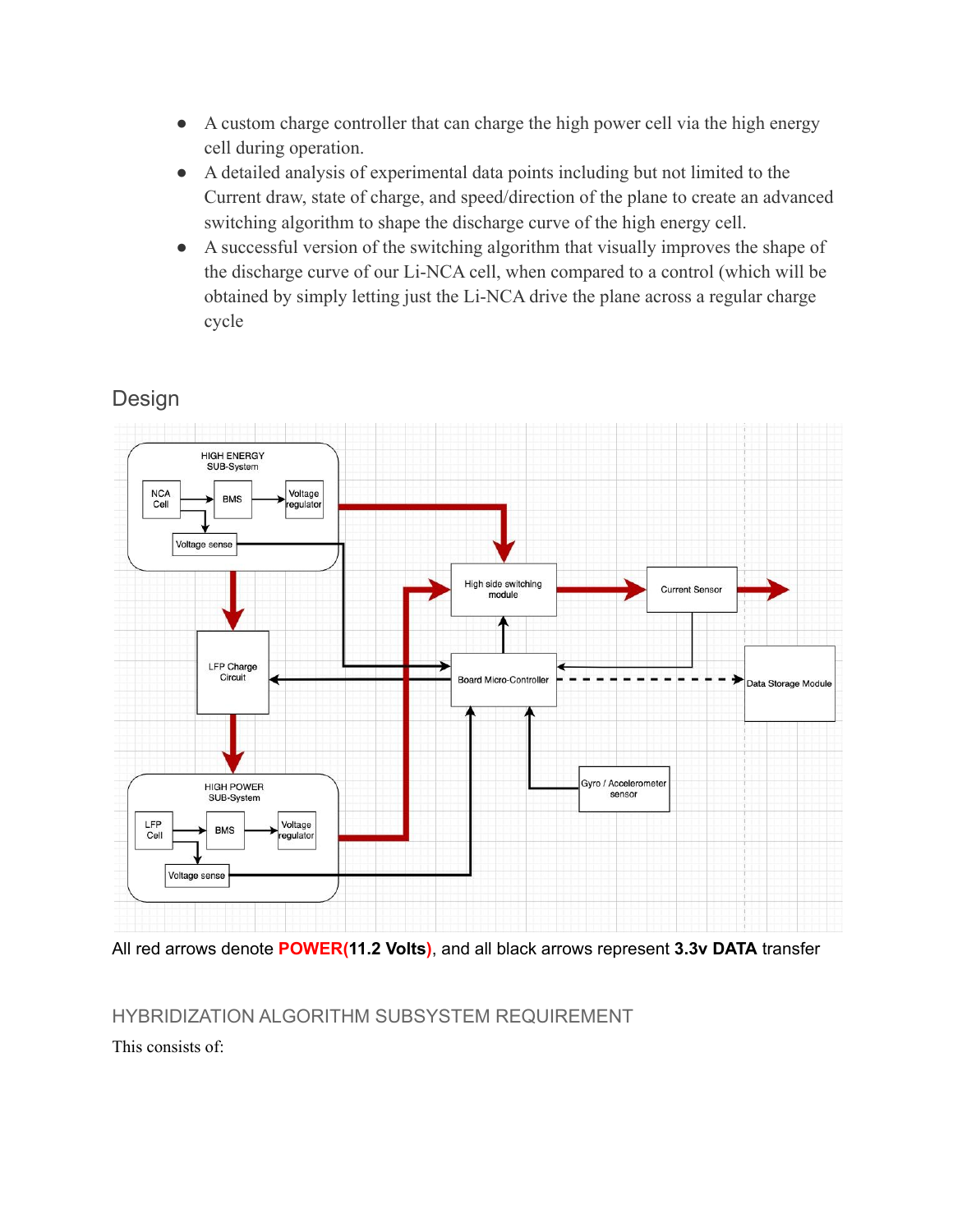- 1. Data Collection: we need to collect as much data as possible on battery usage in our use case, in this case, an RC.
- 2. Data analysis: we need to analyze the patterns in this data to collect information such as how often power spikes occur, how long power spikes last, how long constant power draw lasts for and charging tendencies.
- 3. Algorithm: using the analyzed data, we need to develop the algorithm that controls our hybrid battery. We need the algorithm to intelligently manage the charge between the two batteries so it is prepared for a power surge whenever one occurs while maintaining optimal charging and discharging curves for the high energy element.

## SWITCHING AND INTER BATTERY CHARGING CIRCUIT SUB-SYSTEM

- 1. The microcontroller should be able to precisely control the timing and more importantly the speed at which the high energy cell charges the high power cell. This should be a feature of the aforementioned charge controller.
- 2. The charge controller should be able to charge the high-power cell at rates between 0.1c and 2c depending on a signal from the microcontroller. We will test this at 0.1c, 0.2c, 0.5c, 1c and 2c.

## Ethics and Safety

Due to the fact that we are dealing with batteries, we have to make sure that our system is not endangering the user. One of the risks of danger that will be faced with this project is dealing with lithium-ion batteries. Lithium-ion batteries are dangerous due to their high energy density and their instability. However, this danger is annihilated as long as the battery is not damaged in some ways or the battery is not used outside its capacity[1]. We will ensure that the batteries used in this project will be safely operated (protection against overvoltage, undervolatage, overly high temperature); The system will be shut off when any of the safe conditions are not respected.

Moreover, since we will be using a plane battery for our tests, we need to make sure that the plane will not suddenly fall down during a flight. This could result in anything from property damage to injuring someone so we intend on failure testing the flight reliability of our battery extensively.